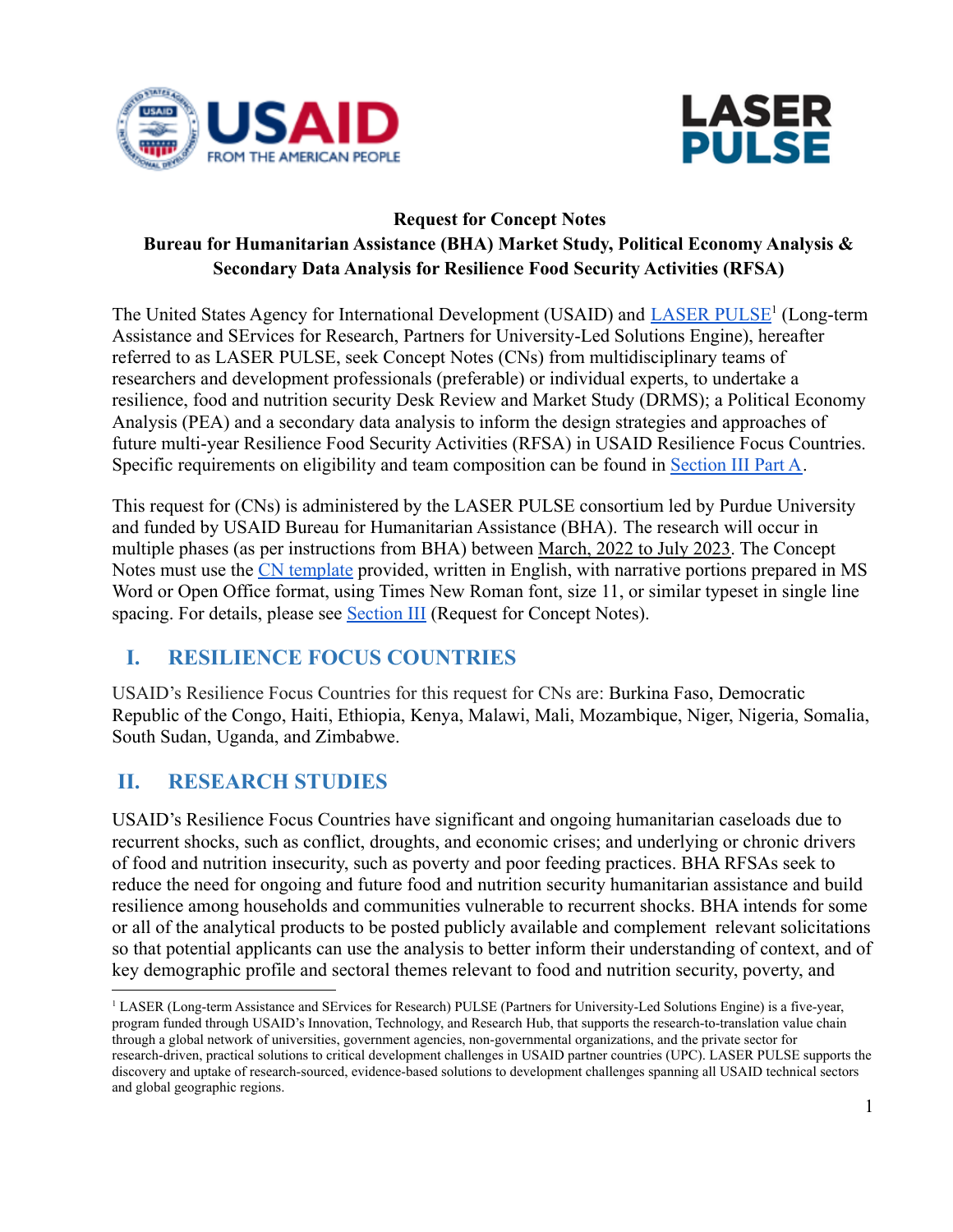resilience in target geographies of the targeted countries. More broadly, the analytical products will contribute to the BHA and USAID goals of improving the quality and impact of food security programming in these RFSA countries, saving lives, and reducing the need for humanitarian assistance.

#### **A. Country/Context Desk Review and Market Study (Full [SOW\)](https://laserpulse.org/wp-content/uploads/2022/01/Desk-Review-and-Market-Study-SOW.pdf)**

BHA proposes a resilience, food and nutrition security desk review and market study (DRMS) and the associated deliverables to inform the BHA multi-year activity design process and serve as a publicly available resource for implementing partners developing concept notes and applications to BHA multi-year RFSA solicitations. The DRMS has two specific objectives:

- To provide BHA and potential implementing partners with a deep contextual understanding regarding the resilience and food and nutrition security context, stakeholders, and key activity design issues for consideration.
- To inform the [Bellmon determination](https://pdf.usaid.gov/pdf_docs/PA00TQVT.pdf) and the selection of food assistance modalities for each of the targeted geographic areas.

## **B. Political Economy Analysis ([Full SOW](https://laserpulse.org/wp-content/uploads/2022/01/Political-Economy-Analysis-SOW.pdf))**

BHA proposes a Political Economy Analysis (PEA) to inform the BHA design of a potential solicitation and to serve as a publicly available resource for implementing partners for applications responding to a potential solicitation to BHA funding opportunity. The purpose of the PEA is to develop context-specific situational awareness. With this broad purpose in mind, BHA seeks a synthesis of existing information regarding:

- The interests and behavior of key actors and institutions.
- The patterns and causes of the conflict.
- How governance, political instability and conflict impact the resilience of local populations.

#### **C. Secondary Data Analysis ([Full SOW\)](https://laserpulse.org/wp-content/uploads/2022/01/Secondary-Data-Analysis-SOW.pdf)**

The purpose of this study is to use secondary data to inform the targeting and design strategies of multi-year resilience activities. The study would use currently available survey data to identify the characteristics of vulnerable households and individuals, and associated factors and predictors of poor performance on key food security indicators (poverty, stunting, wasting) in sub-national areas of each country which will be named separately.

#### <span id="page-1-0"></span>**D. Work Assignments From BHA**

Due to the dynamic nature of humanitarian and resilience contexts and programming, the number, frequency, type, and scope of each of these products will vary over time. As a result, work under this call for CN will be carried out by Work Assignments issued by BHA. A Work Assignment is an activation of a study or set of studies in a particular country. When a Work Assignment is issued by USAID, applications go through another iteration of research design with more specific parameters.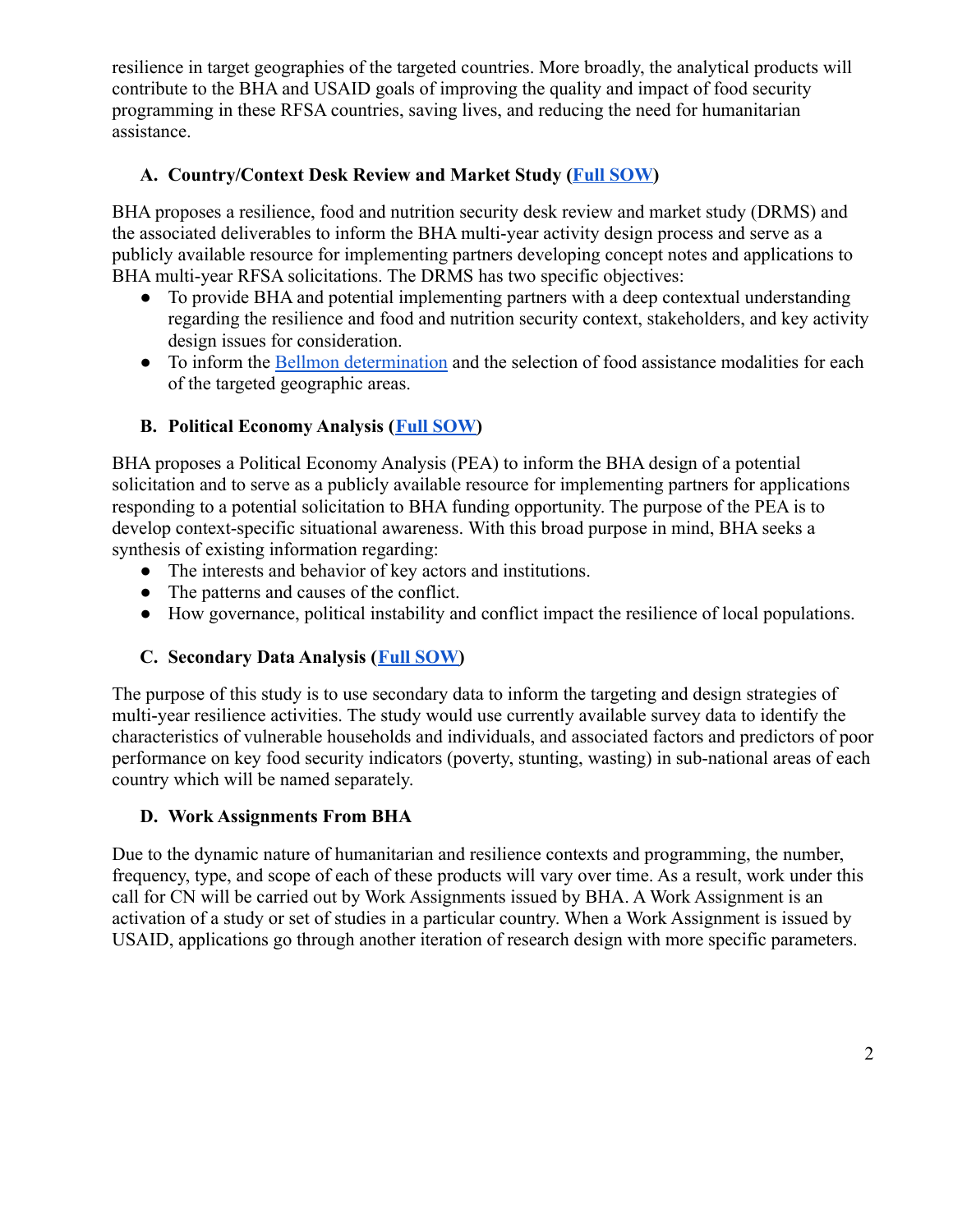#### **E. Estimated Funding and Time**

These are estimated numbers and timeline and will depend on the requirements listed in the Work Assignment from BHA.

| <b>Study</b>                      | <b>Estimated Funding Range</b> | <b>Estimated Time</b>  |
|-----------------------------------|--------------------------------|------------------------|
| Desk Review & Market Study        | \$150,000-\$250,000            | 6 months from approval |
| <b>Political Economy Analysis</b> | \$50,000-\$125,000             | 6 months from approval |
| Secondary Data Analysis           | \$50,000-\$100,000             | 6 months from approval |

# <span id="page-2-1"></span>**III. REQUEST FOR CONCEPT NOTES (CNs)**

USAID and LASER PULSE seek concept notes (CNs) from multidisciplinary teams of researchers (preferably) or individual experts, to undertake the three research studies described in the previous sections. Each CN should be designed to focus on one specific RFSA country. PIs may submit separate CNs for separate RFSA countries.

The applicants should meet the qualifications, expertise, and experience in areas and roles identified in the eligibility and qualifications section below. We highly encourage all applicants to register on the LASER PULSE Network at this [link](http://laserpulse.org/register/) or go to <https://laserpulse.org/register/> to receive timely updates.

## <span id="page-2-0"></span>**A. Eligibility**

Every applying team needs to have at least one participant from a Higher Education Institution (HEI). Participation from HEIs in Low and Middle Income Countries (LMICs) is strongly encouraged. The CN will be assessed according to the strength and experience of the team as a whole (see below).

Preference will be given to concept notes from multidisciplinary teams in a country, however individual concept notes may be considered to fill certain expertise on other research team applications. The PI may apply for multiple concept notes. Individuals may participate in more than one team CN.

**IMPORTANT NOTE on Non-Disclosure Agreement & Recusal requirement:** Individuals that participate in work associated with this research must recuse themselves and their organizations from any work associated with the FY23 and FY24 USAID/BHA RFSA solicitations and awards that will be supported with this work. Individuals that participate must submit a non-disclosure agreement (NDA), and agree to comply with all processes and procedures developed to mitigate organizational and individual conflicts of interest. The selection of final teams is contingent on this requirement. Please see templates for [NDA](https://laserpulse.org/wp-content/uploads/2022/01/Individual-NDA.docx) and [Institutional Recusal](https://laserpulse.org/wp-content/uploads/2022/01/Institutional-Recusal.docx).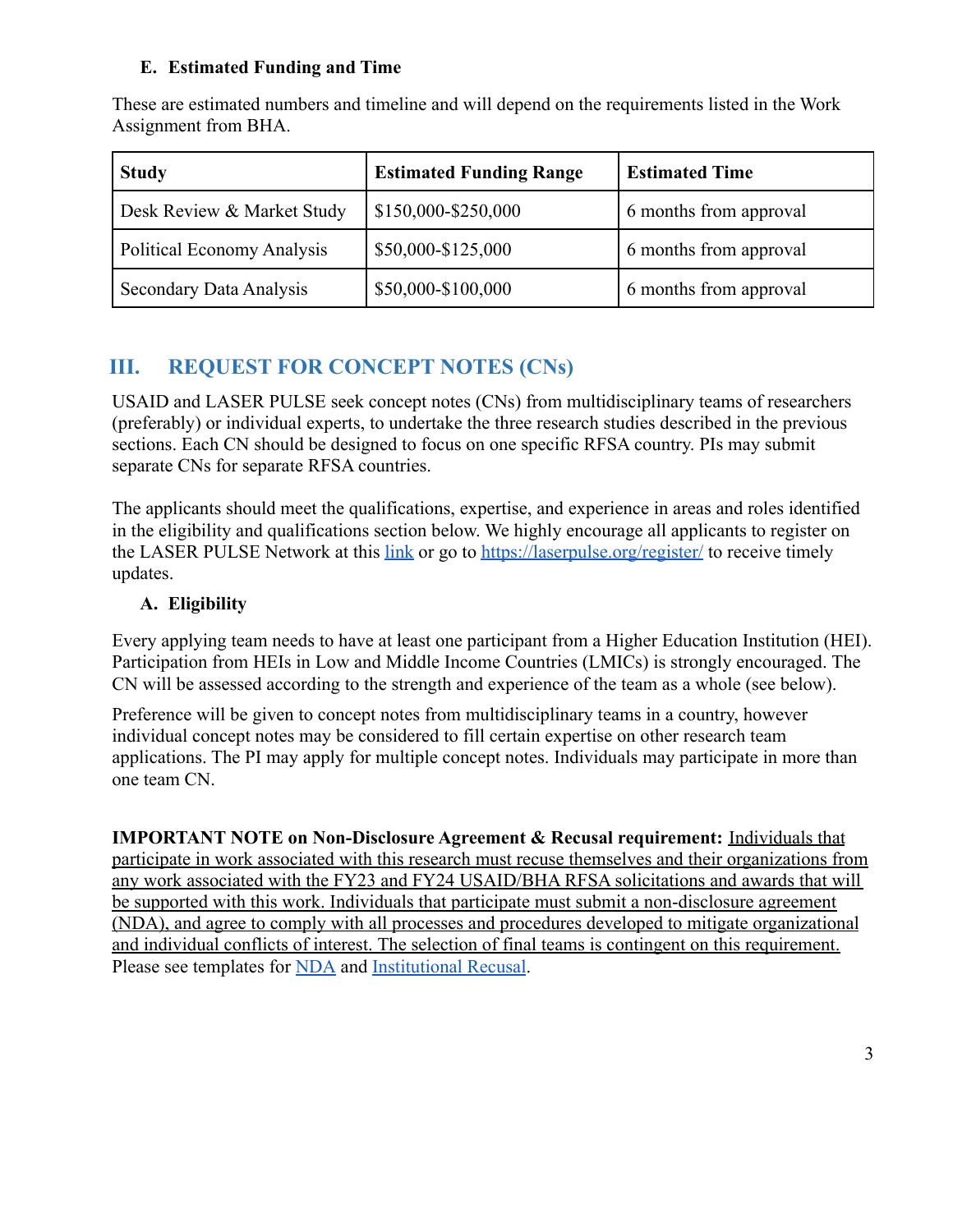#### **B. Qualifications/Expertise Desired**

#### *Desk Review and Market Study:*

*Desk Review*

- Demonstrated experience designing and conducting desk review and market analyses, in international humanitarian or development contexts.
- Demonstrated ability to manage large multi-sectoral and interdisciplinary research or product development teams.
- Demonstrated experience with market structure, conduct and performance analyses.
- Demonstrated experience with rapid rural appraisal approaches, tools, and methodologies.
- Demonstrated experience with other qualitative data collection and analysis methods is highly desired.
- Demonstrated experience in conducting research in international humanitarian or development contexts.
- Masters or Phd level education in nutrition or public health, and food security or related disciplines.
- Demonstrated capacity to develop ArcGIS mapping products and Tableau database and dashboard products.
- Demonstrated strong communication skills related to report writing and providing oral presentations. Demonstrated ability to manage teleconference platforms, such as Zoom, Webex, and Adobe Connect is highly desired.
- Demonstrated knowledge of and ability to manage institutional review boards and ethical compliance processes.

## *Market Study*

- Demonstrated experience designing and conducting market analyses.
- Demonstrated experience with market structure, conduct and performance analyses and the rapid rural appraisal and other qualitative methods highly desired.
- At least five years experience related to food security or agricultural sectors, with a Masters or Phd in economics, business, agriculture, or other relevant relevant disciplines
- Demonstrated experience working with the [Country] food security or agricultural context.
- Demonstrated good communication skills related to report writing and providing oral presentations

## *Political Economy Analysis:*

- A strong background in political economy
- Experience analyzing the impact of socio-political phenomena on local populations and regional food systems
- Familiarity with the REGION ([Country] expertise preferred)
- Experience and competence with the following research methods:
	- Analytical desk reviews
	- Key informant interviews
	- Focus Group Discussions
	- Geographic Information Systems analysis and mapping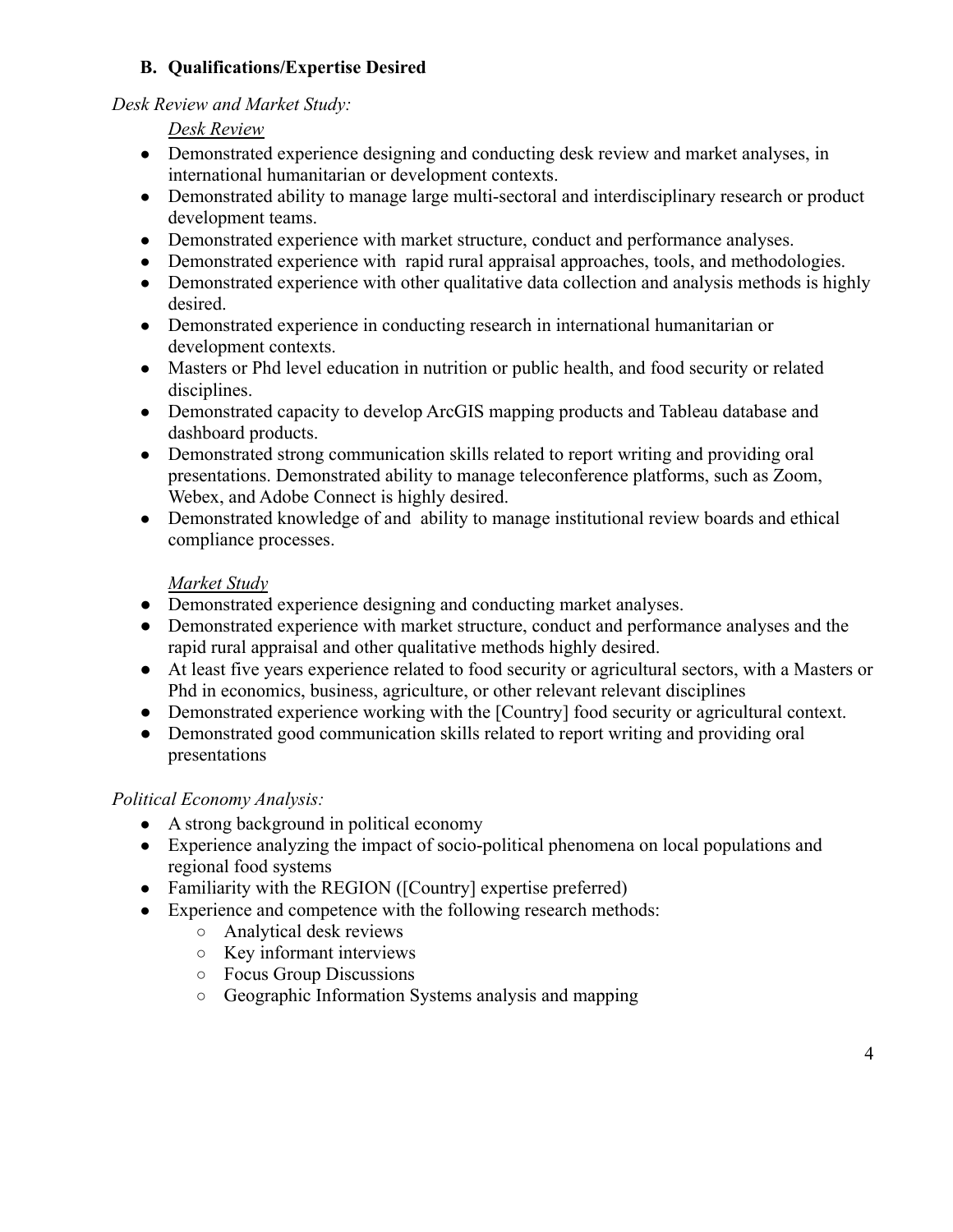*Secondary Data Analysis:*

- Demonstrated experience in multivariate statistical inference modeling and quantitative data analysis methods.
- Demonstrated knowledge and experience working with resilience, food security, and nutrition variables and contexts.
- Demonstrated knowledge and experience preparing large datasets (Demographic Health Surveys, Living Standards Measurement Surveys, etc.) for modeling and analysis.
- Masters or Phd level education in statistics, nutrition or public health, and food security or related disciplines.
- Demonstrated capacity to develop ArcGIS mapping products and Tableau database and dashboard products.
- Demonstrated strong communication skills related to report writing and providing oral presentations. Demonstrated ability to manage teleconference platforms, such as Zoom, Webex, and Adobe Connect is highly desired.

#### **C. Required Documents for Submission**

- **1. Concept Note:** Use the [CN Template](https://laserpulse.org/wp-content/uploads/2022/01/Concept-Note-Template.docx) provided. It should be written in English, with narrative portions prepared in MS Word or Open Office format, using Times New Roman font, size 11, or similar typeset in single line spacing, and must include the following sections:
	- **a. RFSA Country Name:** Please identify the RFSA country for this concept note.
	- **b. Contact details:** Full name, position, affiliation, and contact information. If applying as a team, include information of all collaborators on the research team and their roles and responsibilities (For example, Principal Investigator, Market Economist etc).
	- **c. Overview of RFSA Country/ Study Expertise:** Please identify each individual's experience related to the three studies (DRMS, PEA and Secondary Data Analysis) across the [14 USAID Resilience countries](#page-0-0).
	- **d. Individual Capacity Statement:** A brief description of each individual's relevant prior work. (1 page limit per individual).
	- **e. Individual Availability Agreement:** Acknowledgement that by submitting this CN, the applicant's availability as a candidate for this research is active for 60 days from the date of submission.
- **2. Curriculum Vitae (CV):** Limited to 4 pages, including academic record and most recent list of publications (2000 and later) of each individual.
- **3. Individual Non-Disclosure Agreement (NDA):** Each individual listed in the CN will be required to review and sign the [NDA](https://laserpulse.org/wp-content/uploads/2022/01/Individual-NDA.docx) for eligibility. Separate, signed NDAs should be attached as part of the submission. Institutional recusal will be required if selected.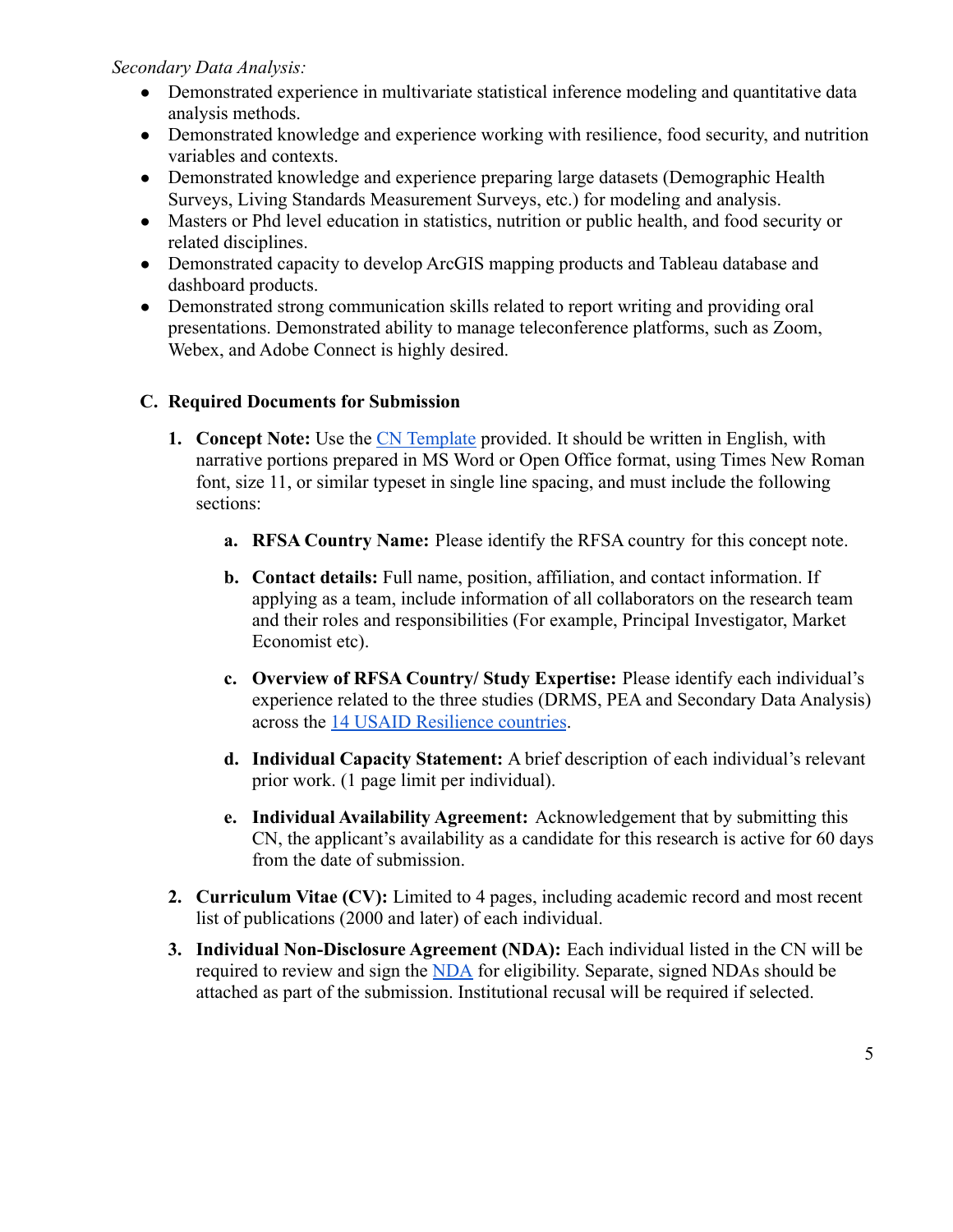Items 1, 2, and 3 should be combined into one (1) PDF using naming format [RFSACountryName\_PILastName\_LASERBHA\_FEB 2022] and emailed to Dr. Priyanka Brunese ([pshah@purdue.edu\)](mailto:pshah@purdue.edu) with Subject Line: "LASER BHA RFSA FEB 2022 Application" by **5:00 pm EST, February 18, 2022.**

NOTE: Prospective applicants can submit any questions concerning the statement of work. Questions should be sent to Dr. Privanka Brunese ([pshah@purdue.edu\)](mailto:pshah@purdue.edu) with Subject Line: "OUESTION FOR LASER BHA RFSA FEB 2022 Application". Questions should be received no later than **5:00 pm EST, February 4, 2022.**

#### **D. Concept Note Review**

LASER PULSE and BHA team will review all concept notes. The submitted CNs will be evaluated by a committee of peer reviewers, jointly selected by USAID and LASER PULSE, based on the following criteria:

- *Capacity*: i.e. capacity to co-design and implement the proposed work, lead and coordinate different research workstreams, and ability to develop deliverables that are well synced across the different research studies. Qualifications, skills, experience, and availability of all individuals applying will all be considered.
- *Experience In-Country*, based on demonstrated work conducted in the RFSA countries, an understanding of country context, and connections to in-country organizations/ stakeholders for primary data collection purposes.
- *● Research Study Expertise,* based on demonstrated past experiences in designing and implementing the different research studies (Desk Review and Market Study, Political Economy Analysis, and Secondary Data Analysis).

Those applications that demonstrate experience and evidence across all three studies and in multiple USAID Resilience countries are preferred. We recommend that PIs take this into consideration when forming their research teams.

| Adjectival<br><b>Rating</b> | <b>Descriptive Statement</b>                                                                                                                                                        |
|-----------------------------|-------------------------------------------------------------------------------------------------------------------------------------------------------------------------------------|
| <b>Excellent</b> (5)        | CN fully addresses all aspects of the evaluation criterion and convincingly<br>demonstrates that it will meet the study objectives. Weaknesses, if any, can be<br>easily addressed. |

#### **LASER PULSE Rating Definition for Concept Notes (CN) Evaluation Criteria.**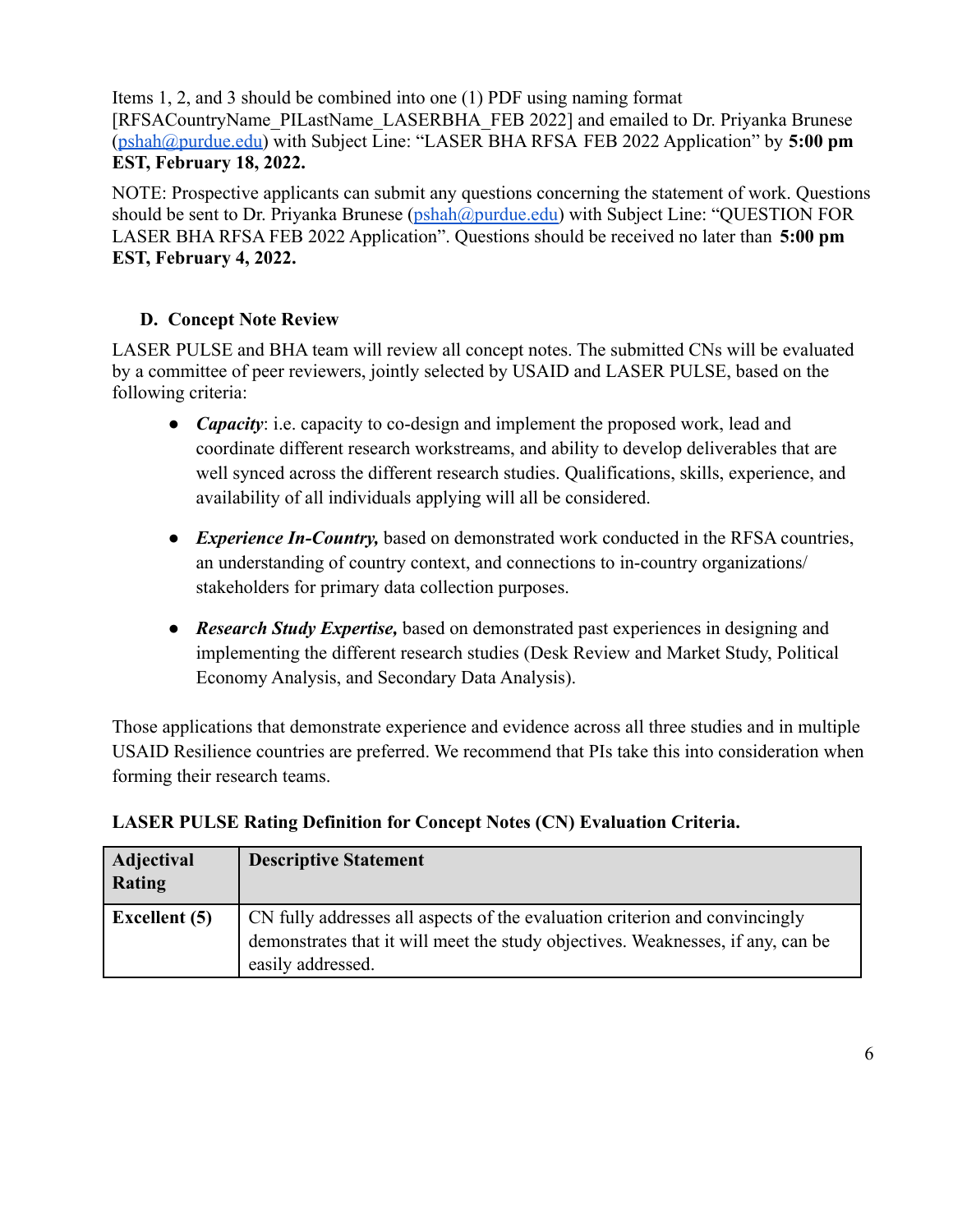| Very Good (4) | CN fully addresses all aspects of the evaluation criterion, and strongly<br>demonstrates likelihood to meet the study objectives. Weaknesses, if any, can be<br>easily addressed.                                                         |
|---------------|-------------------------------------------------------------------------------------------------------------------------------------------------------------------------------------------------------------------------------------------|
| Good(3)       | CN meets all aspects of the evaluation criterion and demonstrates the ability to<br>meet study objectives but shows some weaknesses, yet the positives of the CN<br>outweigh the negatives.                                               |
| Fair $(2)$    | CN does not address all aspects of the evaluation criterion nor is evidence<br>presented to indicate the likelihood of meeting the study objectives. Significant<br>weaknesses are demonstrated and clearly outweigh strengths presented. |
| Poor $(1)$    | CN does not address all aspects of the evaluation criterion and the information<br>presented indicates a strong likelihood of failure to meet study objectives.                                                                           |

Based on the [Work Assignment](#page-1-0) and RFSA countries selected by BHA, and using the abovementioned criteria, the highly ranked CNs will move to the next round of co-creation. The best ranked CNs from individual applicants may be matched with other applications to form a qualified team. USAID will provide a final review. We plan to announce the finalist teams **on or around February 28, 2022.**

# **IV. NEXT STEPS**

Once a CN is selected, the finalist team will be invited to an orientation session hosted by LASER PULSE. The co-creation among the research team, LASER PULSE, and USAID commences after the orientation meeting to develop an in-depth program description for this activity based on the [Work Assignment](#page-1-0) in a specific country/countries provided by BHA. As part of co-creation of a full program description, the finalist team will be required the following:

- 1. All members of the finalist team must sign institutional and individual recusal agreements. Co-creation will not start until this agreement is signed.
- 2. The Principal Investigator (PI) and Co-PI must (a) register on laserpulse org and (b) complete both LASER PULSE's online [gender certification](https://laserpulse.org/course/gender-analysis-in-research-and-application/) and [Embedded Research Translation](https://laserpulse.org/course/laser-pulse-introduction-to-embedded-research-translation-training/) [training](https://laserpulse.org/course/laser-pulse-introduction-to-embedded-research-translation-training/).

#### NOTE:

- Studies may not be conducted in all RFSA countries listed in this call.
- The Work Assignments from USAID may be staggered and could lead to different start dates for each study.
- LASER PULSE may reach out to applicants for follow-up questions on the CN submission if clarification is needed.
- LASER PULSE authority allows for the option to select applicants from different CNs to form qualified research teams based on country experience and study expertise, as per BHA's work assignment.
- LASER PULSE reserves the right to have another call for concept notes if the quality of applications received are not satisfactory.
- CNs from this round that do not match BHA's Work Assignment for this round will be saved for future rounds.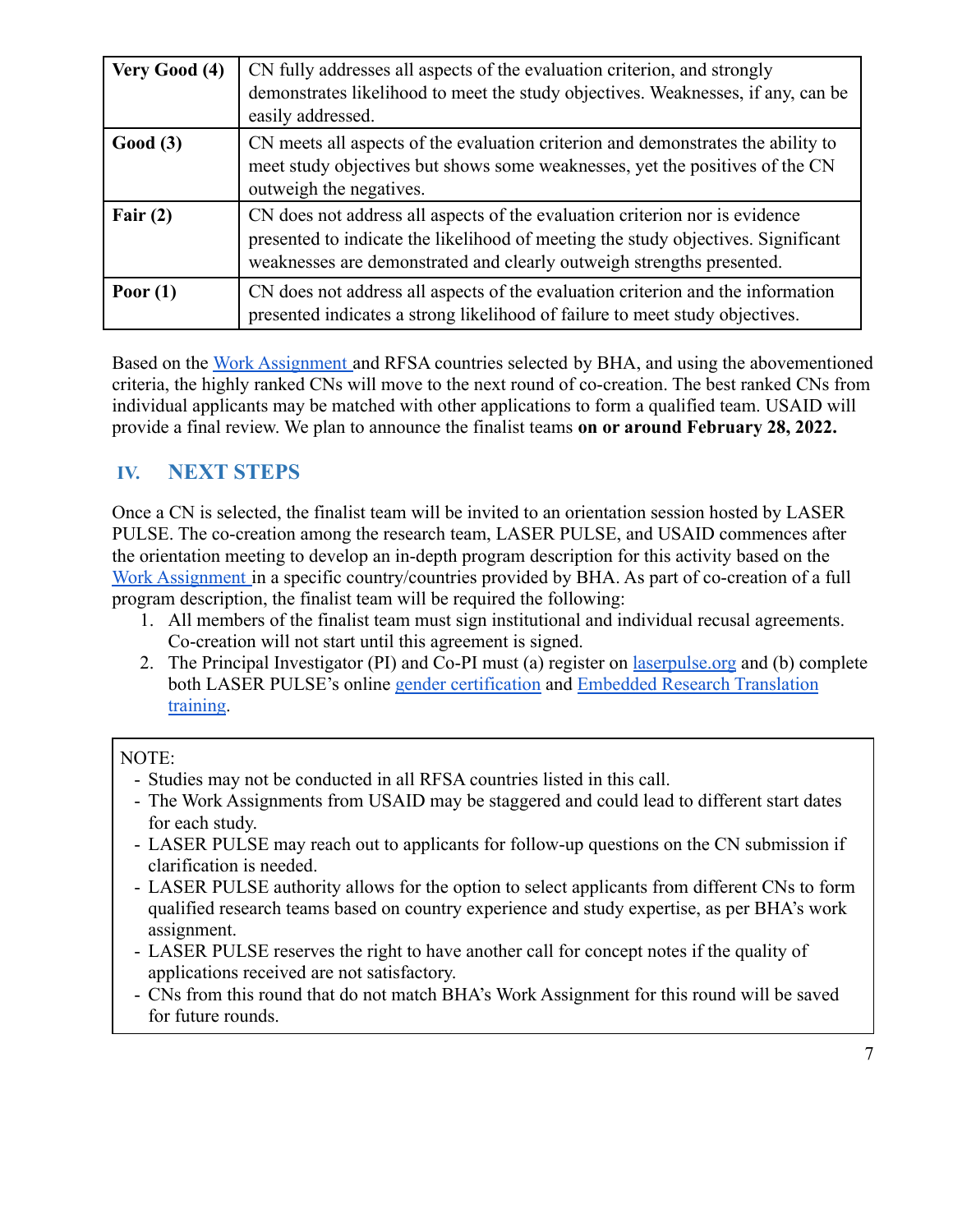## **1. RFSA Country Name:** [Enter RFSA Country]

Please identify the RFSA country for this concept note.

#### **2. Contact Details**

Please enter the details of all individuals applying. Please include full name, current title/position, affiliated organization, and role and responsibilities on the research team (if applicable).

| <b>Full Name</b>     | Position                   | Organization         | Team Role              | Email         |
|----------------------|----------------------------|----------------------|------------------------|---------------|
| E.g. Mirabel<br>Diaz | Professor                  | University Z         | Principal Investigator | xxx(a)xxx.xxx |
| E.g. Sue Zhang       | <i>Market</i><br>Economist | Consulting<br>Firm X | Market Economist       | ууу@ууу.ууу   |
|                      |                            |                      |                        |               |
|                      |                            |                      |                        |               |

#### **3. Overview of RFSA Country/ Study Expertise**

Each individual should identify their experience in each RFSA country and their research expertise across the three studies in the table below.

In the \*comments column, please provide links to previous studies you have conducted, as well as any relevant information. If you do not have a link, please attach exemplary reports as part of this application.

| <b>RFSA</b><br>Country of<br>experience | Individual<br>Experience | <b>DRMS</b><br>(Yes/No) | <b>PEA</b><br>(Yes/No) | Secondar<br>y Data<br>Analysis<br>(Yes/No) | *Comments |
|-----------------------------------------|--------------------------|-------------------------|------------------------|--------------------------------------------|-----------|
| Burkina Faso                            | E.g. Mirabel Diaz        | No                      | N o                    | N <sub>o</sub>                             | N/A       |
|                                         | E.g. Sue Zhang           | No                      | N <sub>O</sub>         | N <sub>o</sub>                             | N/A       |
| Democratic<br>Republic of               | E.g. Mirabel Diaz        | No                      | N <sub>O</sub>         | N <sub>o</sub>                             | N/A       |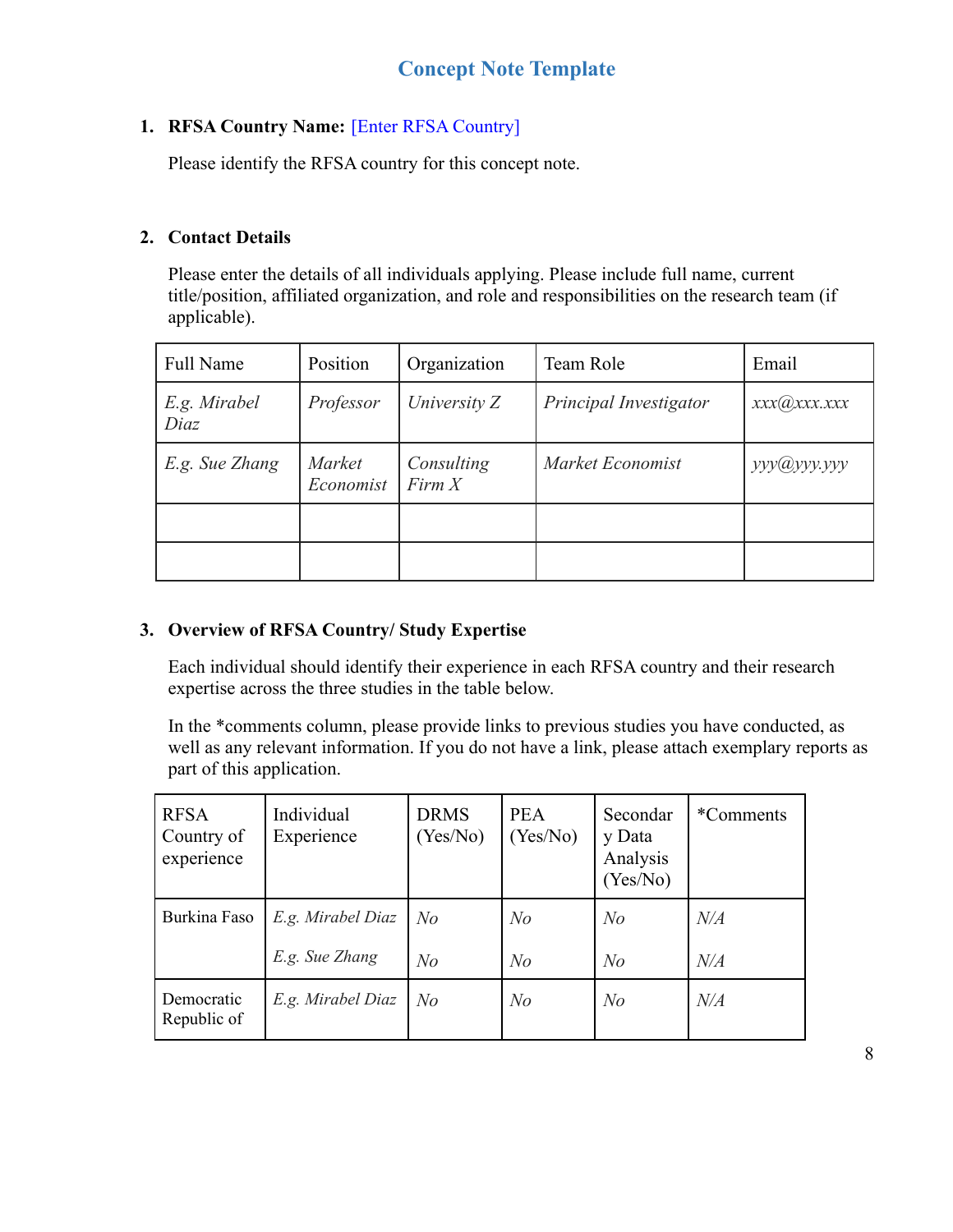| the Congo   | E.g. Sue Zhang    | Yes            | N <sub>o</sub> | Yes            | Past Report<br>Links                                                         |
|-------------|-------------------|----------------|----------------|----------------|------------------------------------------------------------------------------|
| Haiti       | E.g. Mirabel Diaz | N <sub>o</sub> | Yes            | N <sub>o</sub> | Research<br>funded by<br>DFID.<br>(Added pdf<br>to<br>submission<br>package) |
|             | E.g. Sue Zhang    | N <sub>o</sub> | N <sub>o</sub> | N <sub>o</sub> | $N\!/\!A$                                                                    |
| Ethiopia    |                   |                |                |                |                                                                              |
| Kenya       |                   |                |                |                |                                                                              |
| Malawi      |                   |                |                |                |                                                                              |
| Mali        |                   |                |                |                |                                                                              |
| Mozambique  |                   |                |                |                |                                                                              |
| Niger       |                   |                |                |                |                                                                              |
| Nigeria     |                   |                |                |                |                                                                              |
| Somalia     |                   |                |                |                |                                                                              |
| South Sudan |                   |                |                |                |                                                                              |
| Uganda      |                   |                |                |                |                                                                              |
| Zimbabwe    |                   |                |                |                |                                                                              |

#### **4. Individual Capacity Statement(s)**

A brief description of each individual's related/ relevant prior research and expertise in areas of relevance to this project scope in [RFSA countries](#page-0-0) (1 page limit per individual).

**Paragraph 1:** Based on the Country/Study Expertise table above, please describe and provide evidence on:

- relevant expertise in conducting one or all three different studies,
- knowledge about the country's context,
- type of connections you have with stakeholders/ universities or other organizations in that country.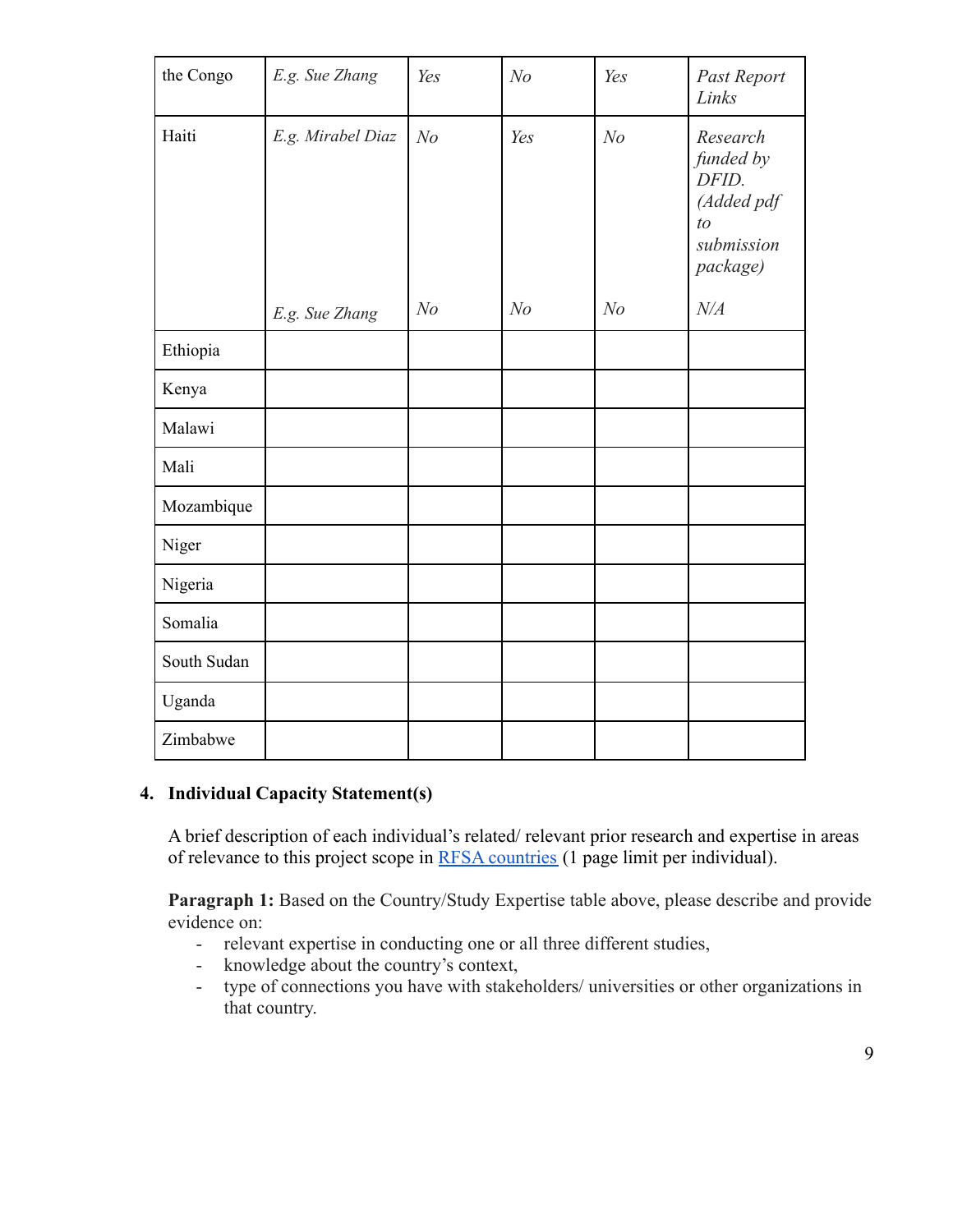**Paragraph 2:** Please describe how your relevant expertise will be utilized in your specific role on the research team. What will your responsibilities be?

*E.g. Mirabel Diaz Paragraph 1:*

*Paragraph 2:*

#### *E.g. Sue Zhang Paragraph 1:*

*Paragraph 2:*

## **5. Individual Availability Agreement**

All individuals applying for the CN must sign this affirmation.

| I understand and acknowledge that by submitting this CN, my availability as a candidate for this |  |
|--------------------------------------------------------------------------------------------------|--|
| research is active for 60 days from the date of submission.                                      |  |

| <b>Full Name</b>  | Date | <b>Signature</b> |
|-------------------|------|------------------|
| E.g. Mirabel Diaz |      |                  |
| $E.g.$ Sue Zhang  |      |                  |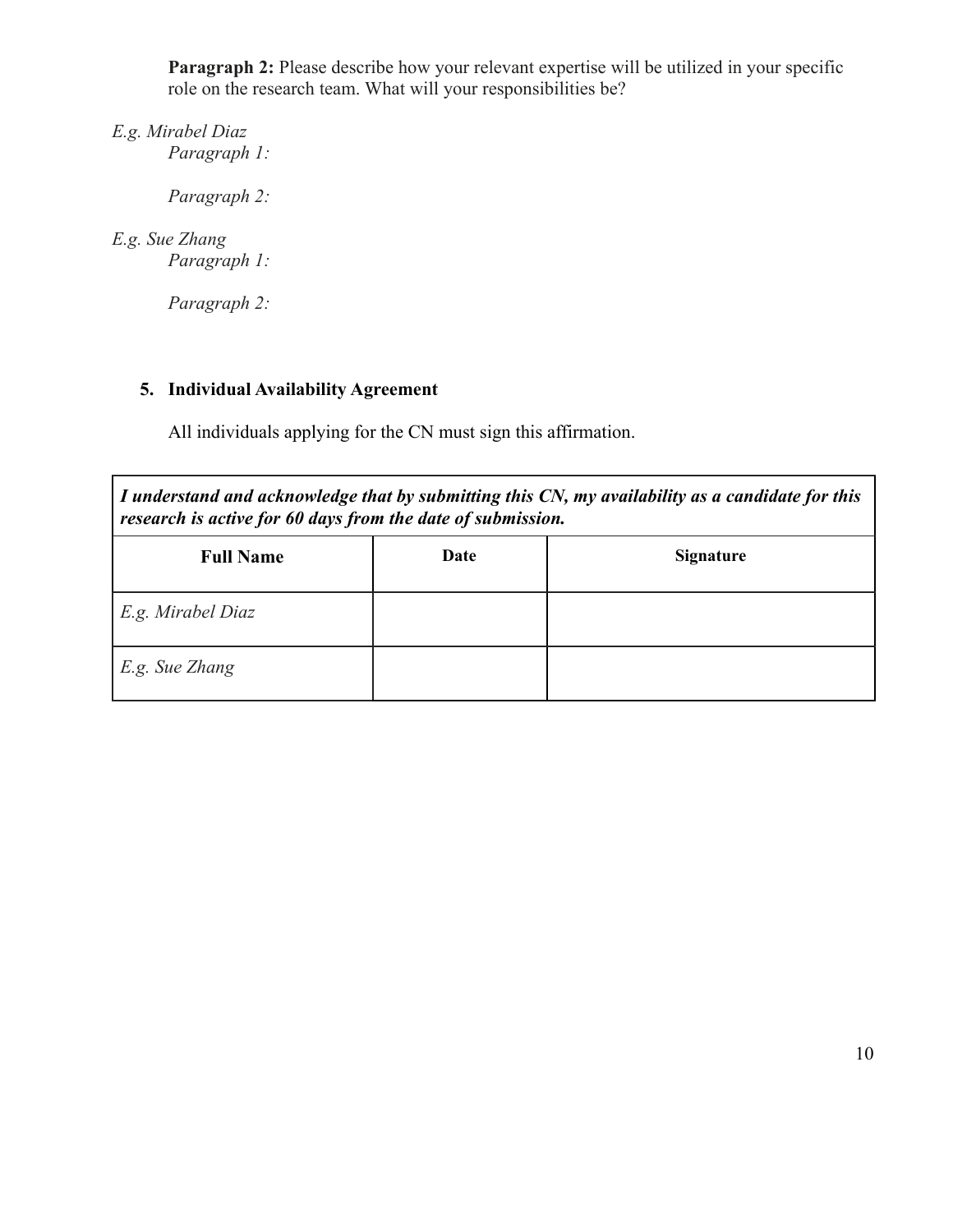

Information Assurance Office of Research and Partnerships

# **Non-Disclosure Agreement (NDA)**

I, understand and acknowledge the following:

- 1. Access to External Party Confidential/Proprietary Information is a privilege. Unauthorized access, use for an unpermitted purpose, and or mismanagement of such information risk economic and strategic injury to the information owner and reputational harm and legal complications for Purdue University and me.
- 2. I understand that I am bound by the restrictions in confidentiality agreements shared as part of Data Security Plan and am personally accountable for a breach caused by my negligence.
- 3. I will diligently preserve, safeguard and prevent unauthorized access, unpermitted use, and unauthorized disclosure, dissemination or publication of External Party Confidential/Proprietary Information, whether physically and electronically. If specific measures of care are required in an applicable confidentiality agreement, I will also follow those measures.
- 4. I will only access External Party Confidential/Proprietary Information when I have a legitimate need and am authorized to do so.
- 5. I will limit my use of External Party Confidential/Proprietary Information to only the setting and purpose authorized by the owner of the information.
- 6. Prior to sharing External Party Confidential/Proprietary Information with any person, I will confirm that:
	- a. The confidentiality agreement permits sharing the information through me.
	- b. The recipient is an eligible recipient under the confidentiality agreement and has signed a Personal Acknowledgement form and the form is on file with the Information Owner, and,
	- c. The recipient understands the required measures of care and the permitted uses of the External Party Confidential/Proprietary Information.
- 7. In the event of discovery of any unauthorized access or use, use for an unpermitted purpose, theft, loss or unauthorized disclosure of External Party Confidential/Proprietary Information in my care, I will report the details to the Information Systems Owner immediately
- 8. I will ensure all External Party Confidential/Proprietary Information is returned or disposed of according to the instructions of the information owner.
- 9. I understand that continued access to External Party Confidential/Proprietary Information will require continued training and certification.
- 10. Defend Trade Secrets Act notices:
	- a. An individual may not be held criminally or civilly liable under any federal or state trade secret law for the disclosure of a trade secret that is referenced in a report or complaint of a suspected violation of law that is made (i) pursuant to the University's Protection Against Reprisal for Good Faith Disclosures (Whistleblower Protection) Policy III.A.4, (ii) in confidence to a federal, state or local government official, directly or indirectly, or to an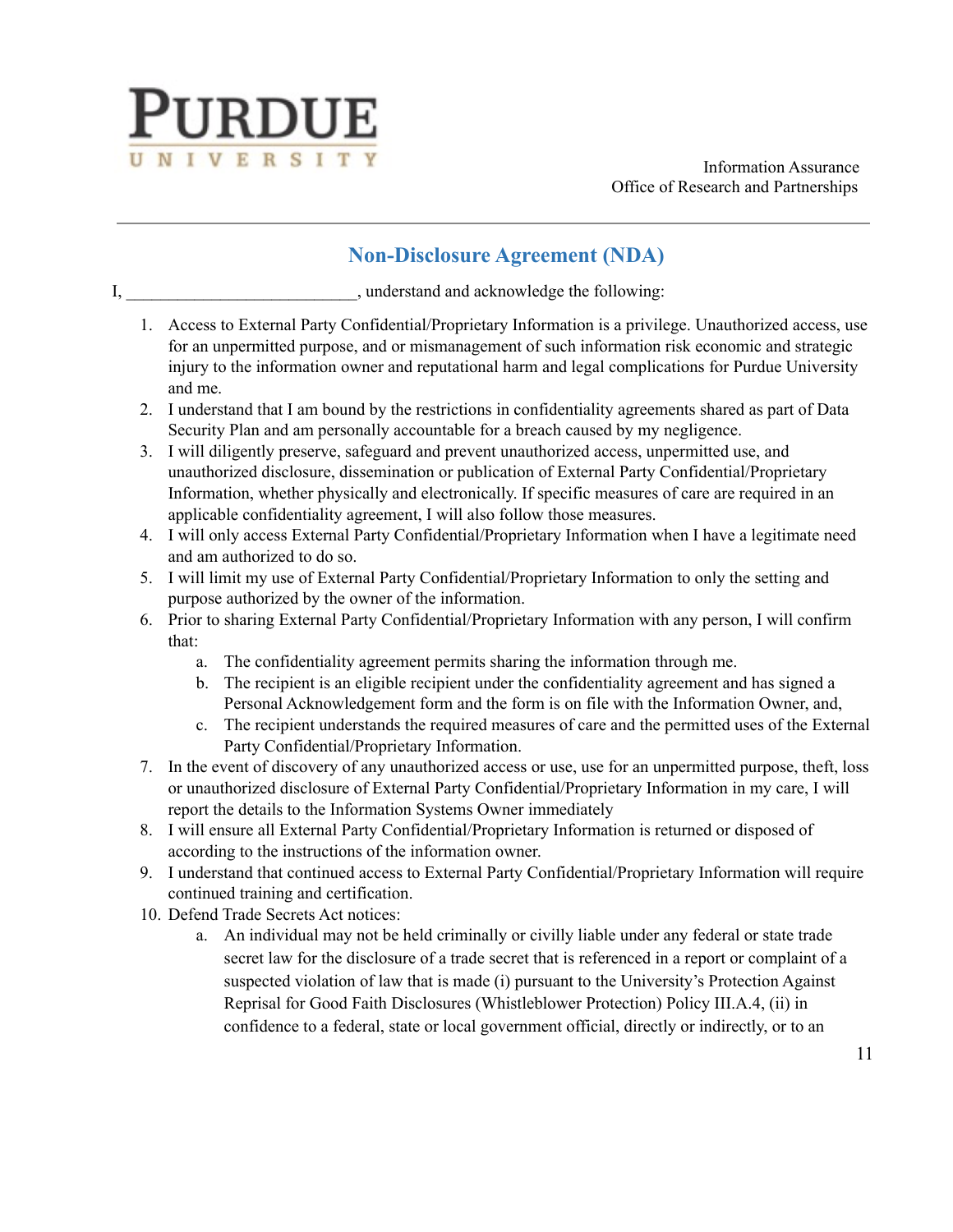attorney, if such disclosures are made solely for the purpose of reporting or investigating a suspected violation of law.

- b. An individual may not be held criminally or civilly liable under any federal or state trade secret law for the disclosure of a trade secret in a complaint or other document that is filed under seal in a lawsuit or other proceeding.
- c. Further, an individual who files a lawsuit for retaliation by an employer for reporting a suspected violation of law may disclose the employer's trade secrets to his or her attorney and use the trade secret information in the court proceeding if the individual: (a) files any document containing the trade secret under seal; and (b) does not disclose the trade secret, except pursuant to a court order.

I have read and understood the provisions listed on the previous page:

| Signature:                                |                                      |
|-------------------------------------------|--------------------------------------|
| Name:<br>Click here to enter text.        | Date:<br>Click here to enter a date. |
| <b>Affiliated Organization and Title:</b> |                                      |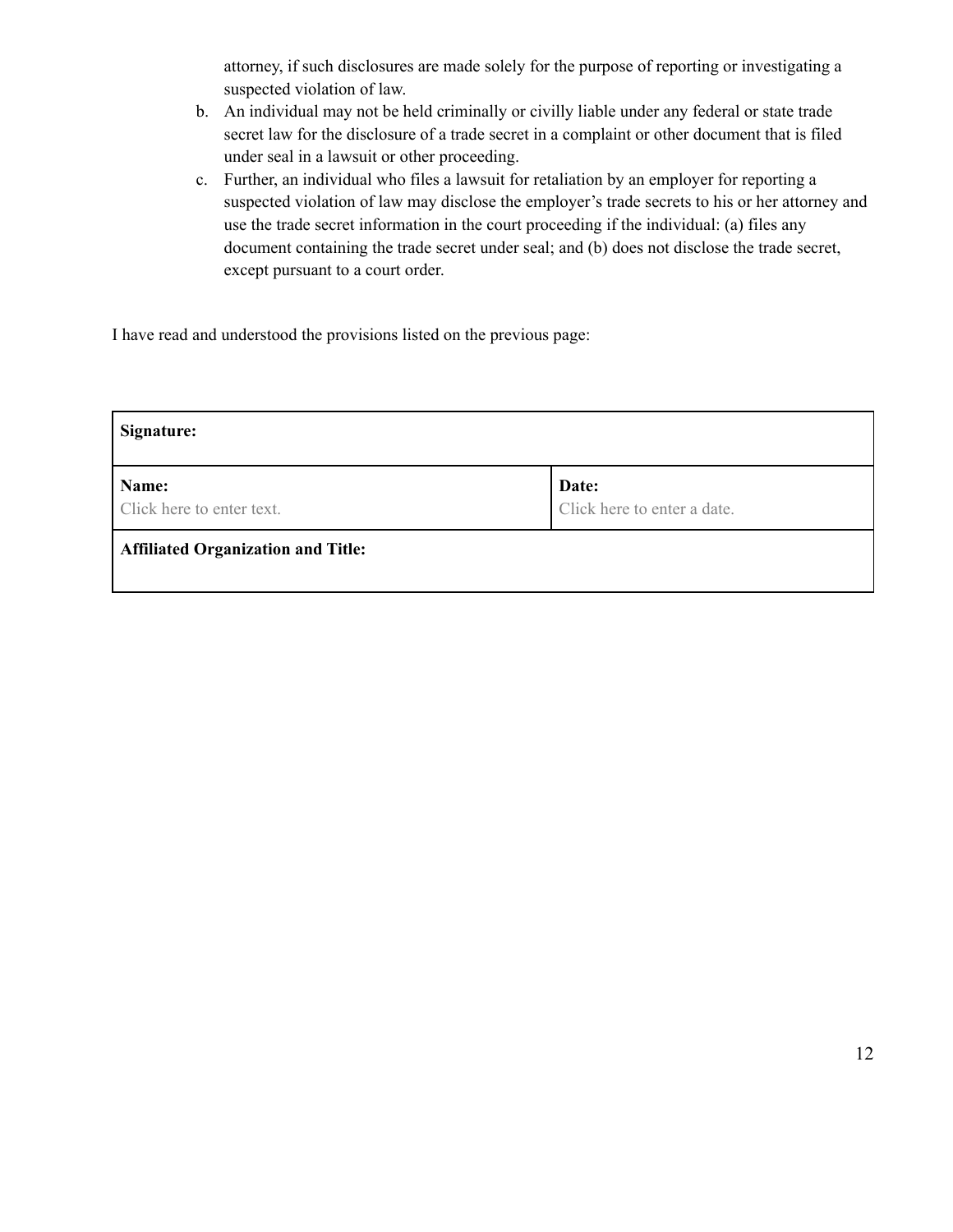#### **Institutional/ Individual Recusal Agreement**

Date: XXX To: XXX From: XXX

Subject: Institutional/Individual Recusal Agreement – USAID/BHA RFSA Solicitations, FY 2023 and 2024

This is to notify you that because Institution, its Affiliates<sup>1</sup> and its employees may be seen to have a conflict of interest in matters affecting the Institution through participation in a sub-award under the "USAID/BHA/TPQ RFSA Activity Design Studies Buy-In", it is expected that Institution and its Affiliates and its employees may not participate in any way as a prime or subawardee/subcontractor or otherwise in any matters regarding USAID/BHA's "Solicitations for Resilience Food Security Activities (RFSA) for FY 2023 and FY 2024" if it accepts a subaward under the USAID/BHA/TPQ RFSAActivity Design Studies Buy-In program.

Institution, its Affiliates and its employees understand that the studies it will engage in producing, under the 'USAID/BHA/TPQ RFSA Activity Design Studies Buy-In', will inform the design of the FY 23 and FY 24 RFSA solicitations. It is further understood that in accordance with the principles of FAR Subpart 9.5 and USAID policy in [ADS 302.3.5.10](https://www.usaid.gov/sites/default/files/documents/302mas.pdf), 'the Awardee/Contractor shall be ineligible to furnish, as a prime or subawardee/subcontractor or otherwise, the implementation services for any activity that the Awardee/Contractor designed, unless the Head of the Awarding/Contracting Activity, in consultation with USAID's Competition Advocate, authorizes a waiver (in accordance with FAR 9.503 and AIDAR 709.503), determining that preclusion of the Awardee or Contractor from the implementation contract would not be in the Government's interest'.

By institutional and personal acknowledgement below, Institution on behalf of itself, its Affiliates and employees is recusing itself from engagement in the FY 2023 and FY 2024 RFSA solicitations if it is selected and accepts a subaward under USAID/BHA/TPQ RFSA Activity Design Studies Buy-In program.